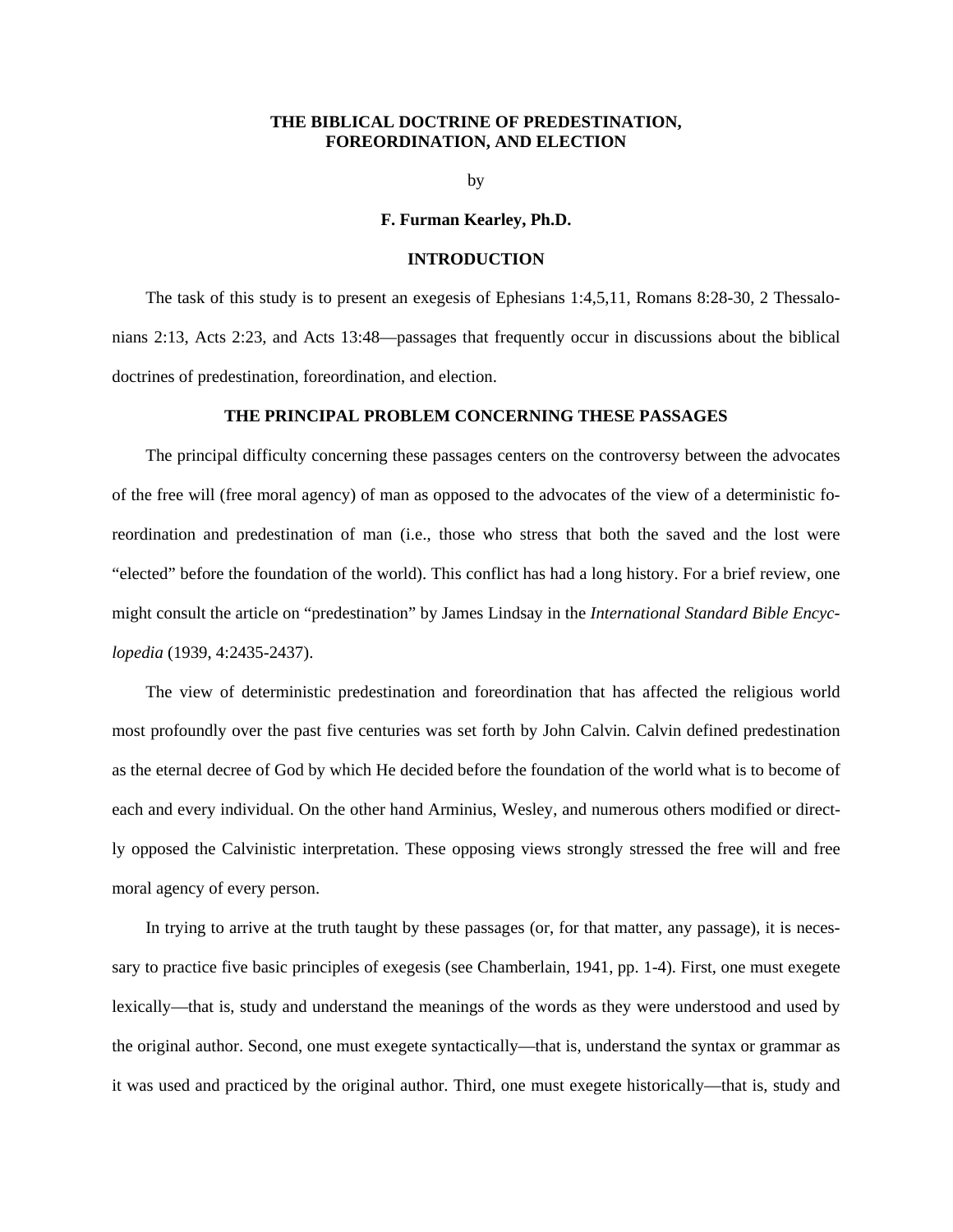understand the historical background of the original author and his audience. Fourth, one must exegete contextually—that is, study the passage carefully in both its immediate and remote contexts. Fifth, one must exegete harmoniously—that is, the final interpretation placed upon the passage under consideration must be in harmony with all other passages of Scripture. Obviously, such a thorough exegesis is impossible in a brief manuscript such as this. However, I will present some key ideas and concepts upon which the serious student may build.

# **A STUDY OF CERTAIN KEY WORDS**

First in order of importance is to discuss the meaning of certain key words and phrases (found both in these passages and elsewhere) that constitute the heart of the problem of understanding what the Bible teaches concerning free moral agency as opposed to predestination and foreordination.

The first key word is *eklektos* (Wigram and Winter, 1978, p. 228), which is translated in the standard versions by such English terms as elect, chosen, and occasionally other synonyms. The word (used 23 times in the Greek New Testament) is employed as a substantive, ranging in function from participle to noun. Another form, *eklogee*, functions as an adjective and is used 7 times in the Greek New Testament. The verb form, *eklegomai*, is used 21 times in the New Testament. It is the only form occurring in one of the texts being considered in this study (Ephesians 1:4). However, many of the other 51 verses could well have been included in this study because they relate to the idea of election, foreordination, and predestination.

The verb form is used in Luke 6:13 to describe how Jesus chose from among His disciples twelve men who later became His apostles. Luke 10:42 states: "Mary hath chosen that good part." Thus the word's principal use is simply to describe the act of selecting or choosing one (or a few) from several other options and possibilities. There is nothing inherent in the word which suggests that the choice has been made long beforehand, or that in any way suggests predestination with regard to the choice. On the other hand, there is nothing inherent in the word that forbids the one doing the choosing from choosing on the basis of predetermined standards or criteria.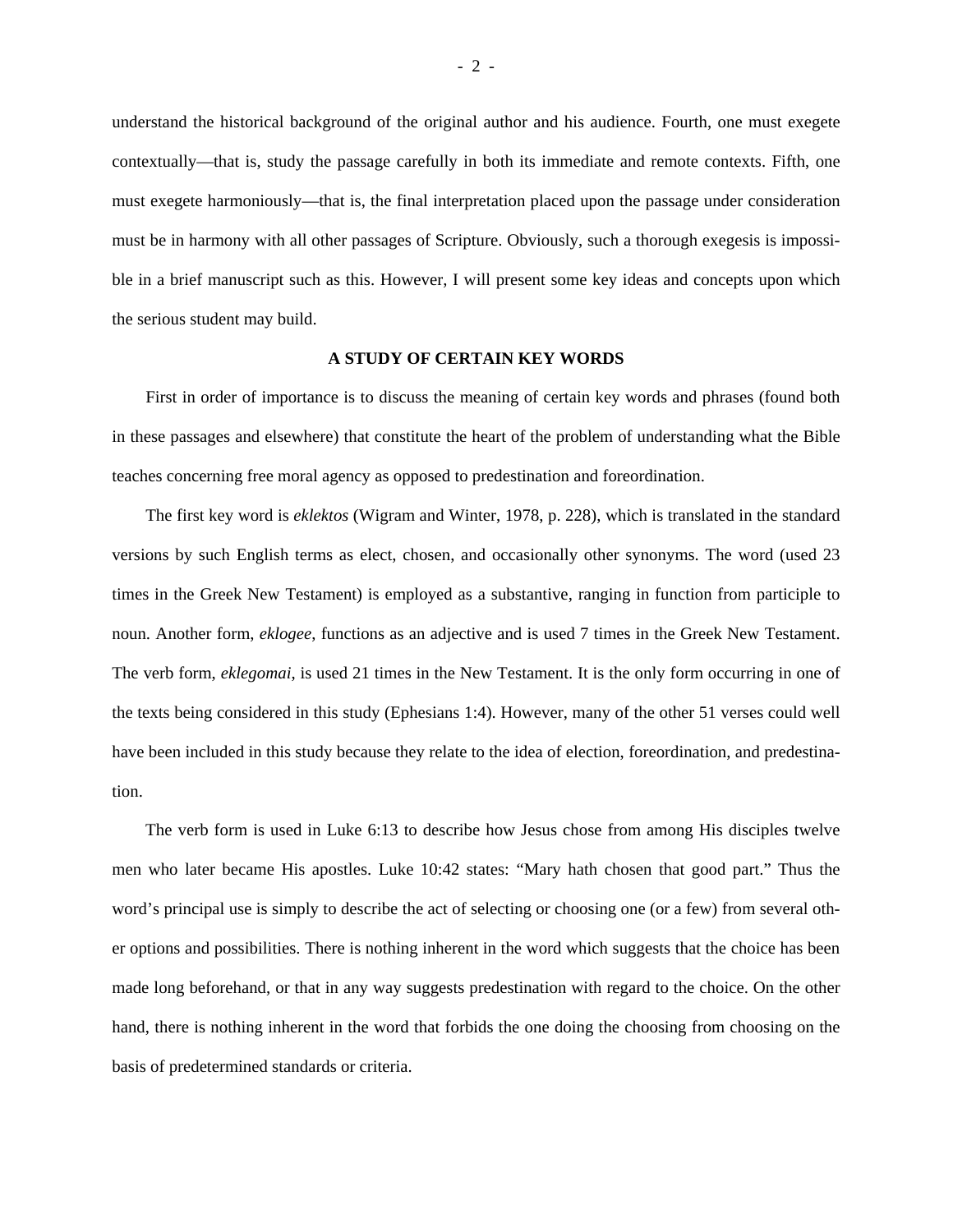One or another of these words is used on a number of occasions with respect to God's choice (Acts 6:5; 13:17; 15:7; 1 Corinthians 1:27,28; Luke 18:17; Romans 8:33; etc.). Ephesians 1:4 says: "Even as he chose us in him before the foundation of the world for us to be holy and unblemished before him in love." While reference is made here in the context to the act of choice being made before the foundation of the world, the context also indicates that the act of choice was as much centered on the kind of life style as on individuals. The passage is saying simply that God chose—before the foundation of the world—that those whom He would bless with every spiritual blessing would be the ones who would be holy and without blemish before Him in love. The election has to do with selecting or predetermining holy characteristics, not individuals.

Additional key words are those from the root, *horizo* (Wigram and Winter, 1978, pp. 539,656; Arndt and Gingrich, 1957, pp. 584,716; Kittel, 1964, 5:452-453,456). This basic root means "to limit or to set limits, to fix or to appoint." This verb form seems to be derived from the articular noun form meaning "the boundary." The key word relating to this discussion is *proorizo*, which occurs in the New Testament 6 times. Of these occurrences, 4 are in the texts under consideration here—Romans 8:29-30 and Ephesians 1:5,11. The word itself simply means that God predetermined or set beforehand certain bounds, limitations, or criteria to be met. Greek scholar E.W. Bullinger said of this word: "When *proorizo* is used, the question is not who are its objects, but what they are predestined to do. *Proorizo* precedes history, and knows who, in history, God 'foreknows' are the subjects of what he has before all history prepared and counseled for them" (1975, p. 597).

Another word to consider is *haireomai*, which occurs 3 times in the New Testament (Wigram and Winter, 1978, p. 180). This derives from a root that means "to take or to sieze" (in the middle voice). It has the meaning of "to take for, or to, oneself; to select or choose." When Paul told the Thessalonians that "God chose you as first fruits unto salvation by sanctification of the spirit and faith in the truth" (2 Thessalonians 2:13), he simply was saying that in God's providence these were provided the opportunity to hear, believe, and obey the gospel. There is here a textual problem concerning *aparchee* (Moffatt, 1974, 4:50). The *Textus Receptus* and many later manuscripts show the word divided and meaning "from the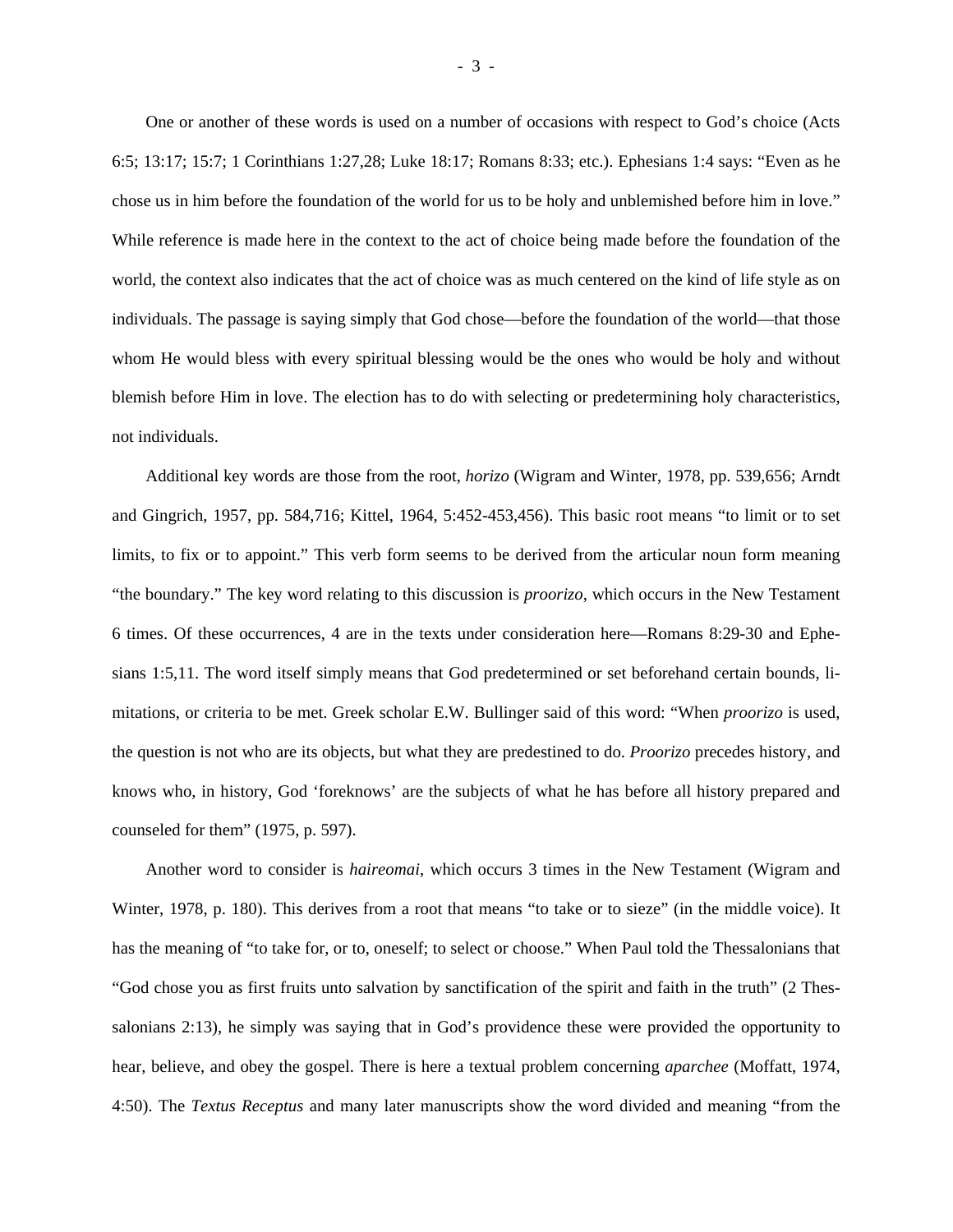beginning." However, many ancient manuscripts, and the most recent Greek texts of Nestle and the United Bible Society, show it as one word that means "first fruits." Many scholars support the translation of "first fruits" as being the most accurate representation of the best text. Thus, this passage simply relates to choosing **where** and **to whom** the gospel should be preached first. It has nothing to do with a preselection of the saved and the lost before the foundation of the world.

From the above facts we can see that there is nothing inherent in some of the key words to suggest that individuals were selected before the foundation of the world to be saved, while others were selected before the foundation of the world to be lost. To determine if the passages under consideration teach such a deterministic foreordination and predestination, it is necessary to examine them in their immediate context and to exegete them in harmony with the entire teaching of Scripture.

## **THE HARMONIOUS TEACHING OF THE BIBLE CONCERNING ELECTION**

In the fullest sense, the larger context of every passage of Scripture is the entire Bible. Since God is true, His Word is truth. There can be no contradiction between truth, and the interpretation of a single passage of Scripture must be in harmony with the whole.

The clear teaching of the Bible is that God "would have all men to be saved, and come to the knowledge of the truth" (1 Timothy 2:4). God does not wish "any should perish, but that all should come to repentance" (2 Peter 3:9). Peter, who at one time thought only a particular race of people was chosen of God, had to be taught a thorough lesson on this very point. Through the vision he experienced, he learned "of a truth I perceive God is no respecter of persons; but in every nation he who fears him and works righteousness is acceptable to him" (Acts 10:34-35).

From these and numerous other passages it is clear that: (a) the Bible teaches that God loves every human being and has acted to make possible the salvation of each one; and (b) the death of Christ was for every man, and makes it possible for every man to receive atonement for his sins.

"God so loved the world, that he gave his only begotten son, that whosoever believes on him should not perish, but have eternal life" (John 3:16). Christ, demonstrating God's love, tasted "of death for every man" (Hebrews 2:9). He "gave himself a ransom for all" (1 Timothy 2:6).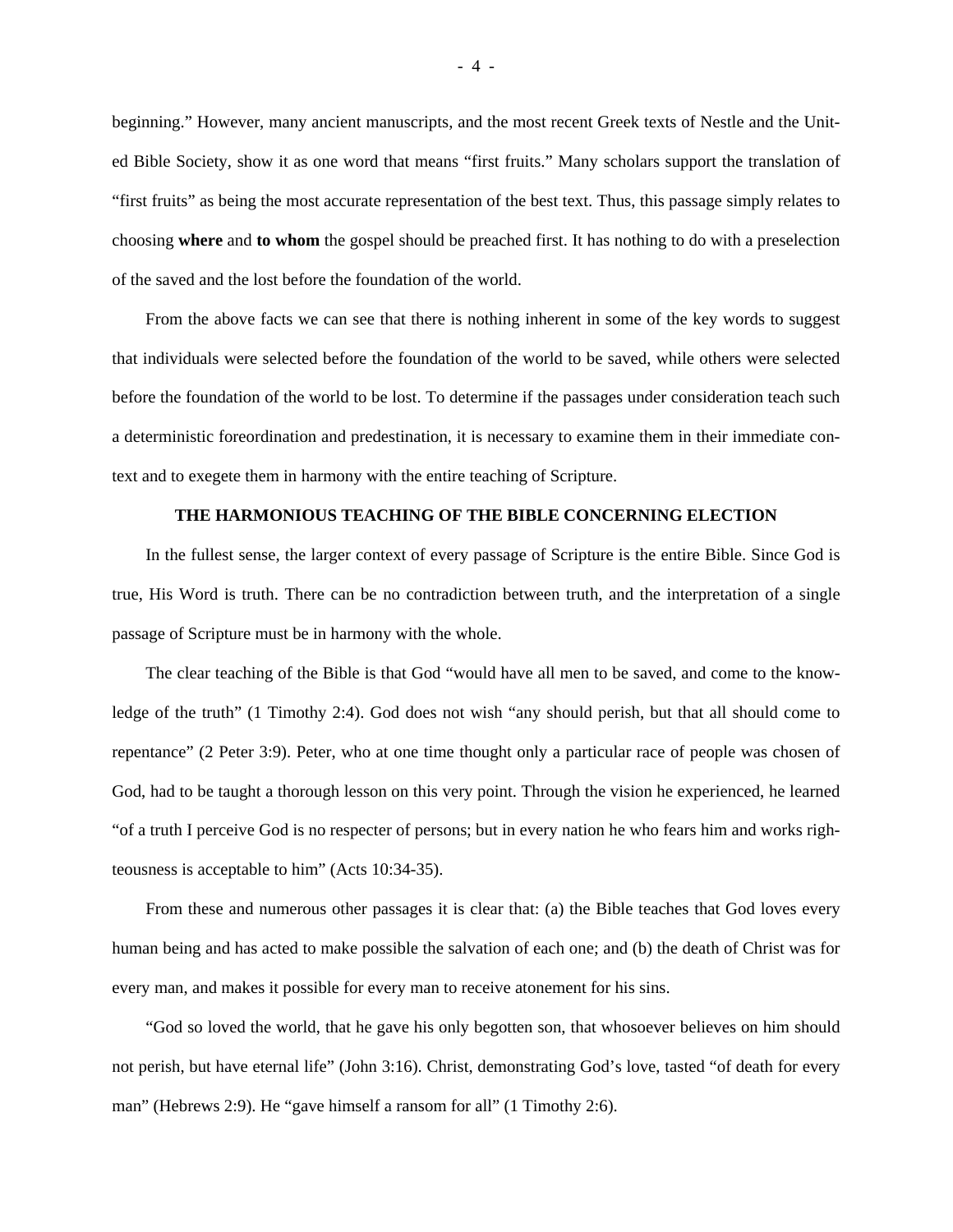The great commission is aimed toward all men (Matthew 28:18-20; Mark 16:15-16). The invitation is extended to all, according to Revelation 22:17: "And the spirit and the bride say, come. And he who hears, let him say, come. And he who is athirst, let him come: he who will, let him take the water of life freely."

Clearly, the atonement is not limited (as Calvin taught). The plain teaching of Scripture is that election is conditioned by man's response, or failure to respond, to God in faith and obedience. It is not conditioned by God's arbitrary choice, before a man is born, as to whether he will be saved or lost. Such a concept is totally out of harmony with the plain expressions of Scripture regarding the care and concern of God and Christ, and of their actions in order to save mankind from sin.

Robert Shank authored a monumental work titled *Elect in the Son*. In his chapter on "The Election of Grace," Mr. Shank stated three important theses, and then proceeded to prove them true by the Scripture as representing the clear, general teaching of the Bible. First, he affirmed and proved that the salvation election comprehends all men potentially. Second, he demonstrated that the salvation election comprehends no man unconditionally. Third, he stressed that the salvation election of grace comprehends the Israel of God efficiently. Shank's summary on these matters is excellent.

We also considered in Chapter IV the matter of predestination, affirmed in Romans 8:28-30 and Ephesians 1:3-14, and found it to be not a decree of unconditional election and reprobation marking certain men for salvation and all others for damnation, as Calvin and his disciples have assumed, but rather God's predetermination of the purposes and objectives and eternal circumstance of election: sonship, inheritance, and glorification with Christ.

We have observed that the election is corporate rather than particular and comprehends all men potentially, no man unconditionally, and the Israel of God (all the faithful) efficiently.

The above considerations imply the authentic universality of the Gospel call as against Calvinism's thesis of a "general" call addressed to all men and a hidden "special" call arbitrarily granted to some men and withheld from others (1970, pp. 91-158,162).

Thus, for one to interpret Ephesians 1:3-14 and Romans 8:28-30 (and other similar passages) as teaching that God chose who should be saved and who should be lost before the foundation of the world is to place an interpretation upon them that brings them into violent conflict with the overall teaching of the Scriptures. The Calvinistic doctrines of election, foreordination, and predestination are incorrect and violate the truth of the Gospel.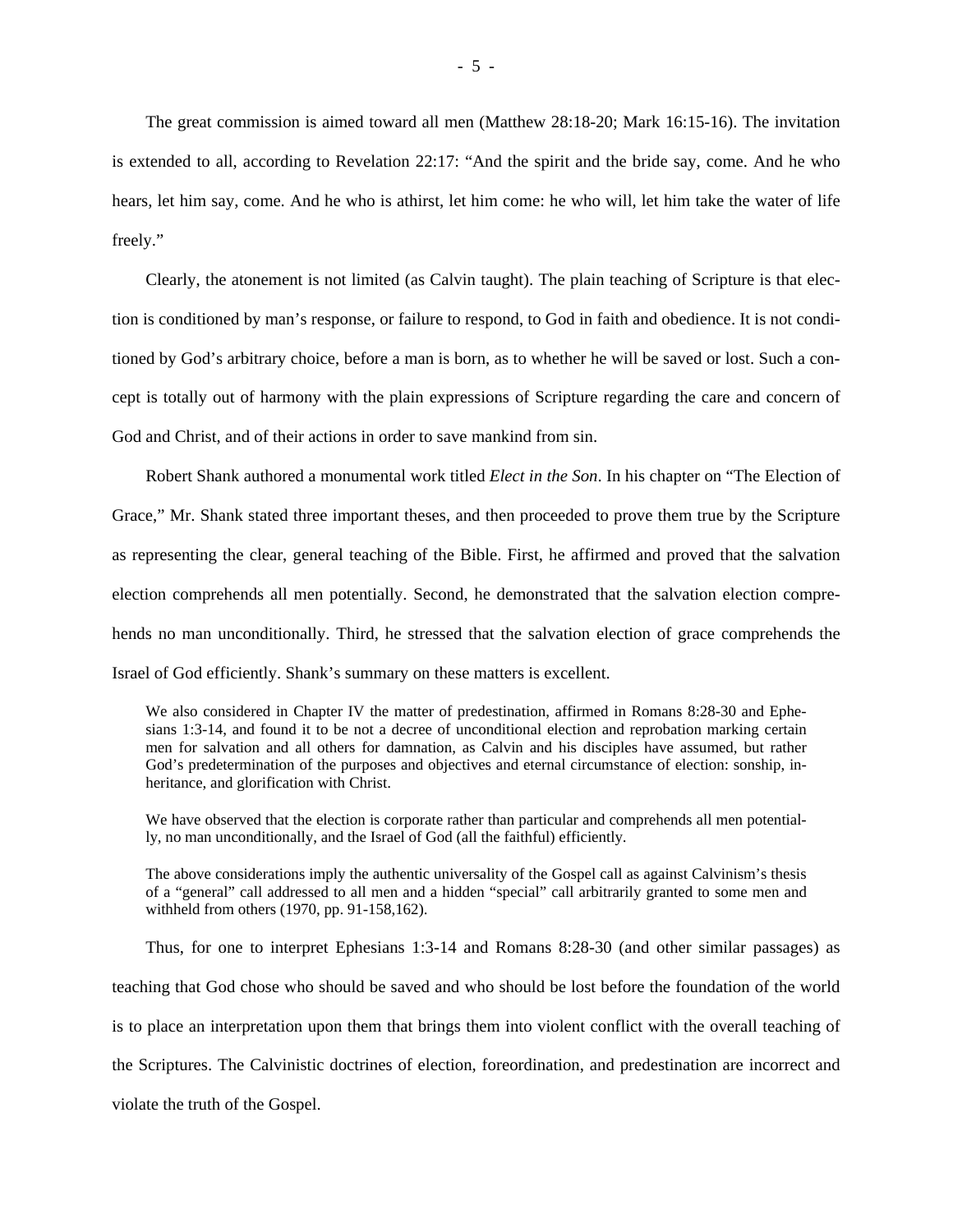How, then, have good and honest men who were seeking the truth come to believe a doctrine that is so contradictory to the Bible as a whole? Perhaps it is because they have had too limited a concept of the act of foreordaining and predestinating. If one could see that there are at least two different models in which the concepts of foreordination, predestination, and election may be viewed, perhaps it then would be helpful in understanding these concepts and in applying them to various passages so that the entire concept is then in harmony with God's Word.

One model for understanding the concepts of foreordination, predestination, and election may be called the "particularistic" or "individual" view. In this model, one predetermines or foreordains that he will bestow certain blessings upon some, and certain curses upon others, regardless of what they do, determined solely upon arbitrarily ordained factors (of which the individuals know nothing). For example, a teacher might predetermine that all the students who enroll in the class will receive grades on a random basis having nothing to do with their performance in the class. The teacher designates in his own mind that all who sit in the first row will receive "A's," all who sit in the second row will receive "B's," all who sit in the third and fourth rows will receive "C's," all who sit in the fifth row will receive "D's," and all who sit in the sixth row will receive "F's." The students enter the class at the beginning of the semester and take their seats according to various choices and circumstances, but they know nothing of the teacher's plan for grading. Anyone with a sense of fairness immediately would conclude that the teacher's system of grading was unfair. Someone might say, "But the students had a free choice of where to sit." However, such might or might not be the case, but to the extent free choice was involved, it became more and more limited as more seats were occupied (in fact, the last student to arrive had only one seat to take). This model would be even more limited if one envisioned the teacher as having a list of students beforehand and simply, on the basis of going down the list, deciding in advance what grade would be assigned to each student (determined by, let's say, whether or not the teacher liked the student's name). Everyone recognizes that this teacher's system would be unfair. How, then, could God operate in such a model?

A second model for foreordination, predestination, and election would be the "general" or the "criteria" view. Under this model, which is basically the model that all teachers use, one would predetermine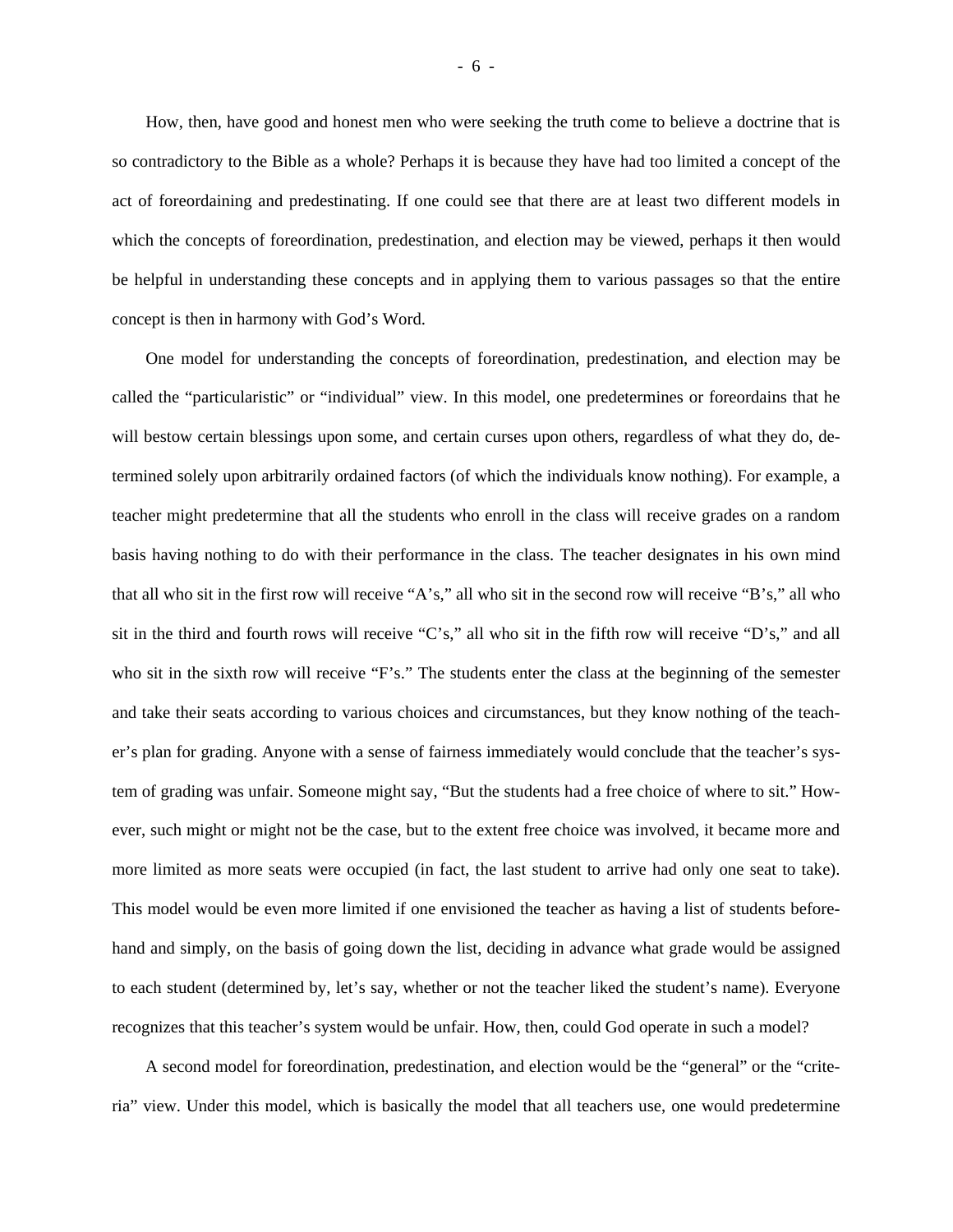what knowledge and what skills should be expected on the part of the students. It then would be predetermined that those who achieve this knowledge or these skills to a better than 90% degree would receive an "A," while those who developed them to better than 80% degree would receive a "B," those with better than 70% a "C," those with better than 60% a "D," and those below 60% an "F." Then, when the students came to class, the teacher would attempt to communicate what the students were expected to know and the skills they were expected to develop, and would assist them as much as possible in learning and developing. We recognize this model as fair and just—and rightly so because it is the model presented in the Bible.

Another illustration of this model would be any situation wherein a person or a group predetermined the characteristic and criteria needed to fill a post that was vacant. A football team, for example, might assess the needs of the team and determine the characteristics of the person that it needs to fill a vacant spot. On the basis of certain criteria then, the team would make its first-round draft pick, and so on with all the other teams through the entire draft. A young Christian man or woman who is seeking a mate likely will predetermine that their mate should have certain characteristics and meet certain qualifications, especially in the spiritual realm. Then, as they meet others, they "measure" them by these characteristics and qualifications and make their choice accordingly.

Thus it is with God, which is why it is in this model that the passages under consideration can best be understood and harmonized with the teachings of the entire Bible.

## **SPECIFIC EXEGESIS OF THE PASSAGES IN CONTEXT**

**Ephesians 1:3-14**. This passage is a great hymn of praise to God for the spiritual blessings He has bestowed upon us in and through Jesus Christ. When Paul says, "According as he has chosen us in him before the foundation of the world," he immediately follows this by stating the criteria that God had chosen before the foundation of the world—namely, "us to be holy and unblemished before Him in love." Thus, God predetermined the kind of character upon which He would bestow all spiritual blessings in heavenly places in Christ—namely, a character that would represent a holy and unblemished life. In this way, all have the opportunity to conform themselves to the characteristics that God requires. When Paul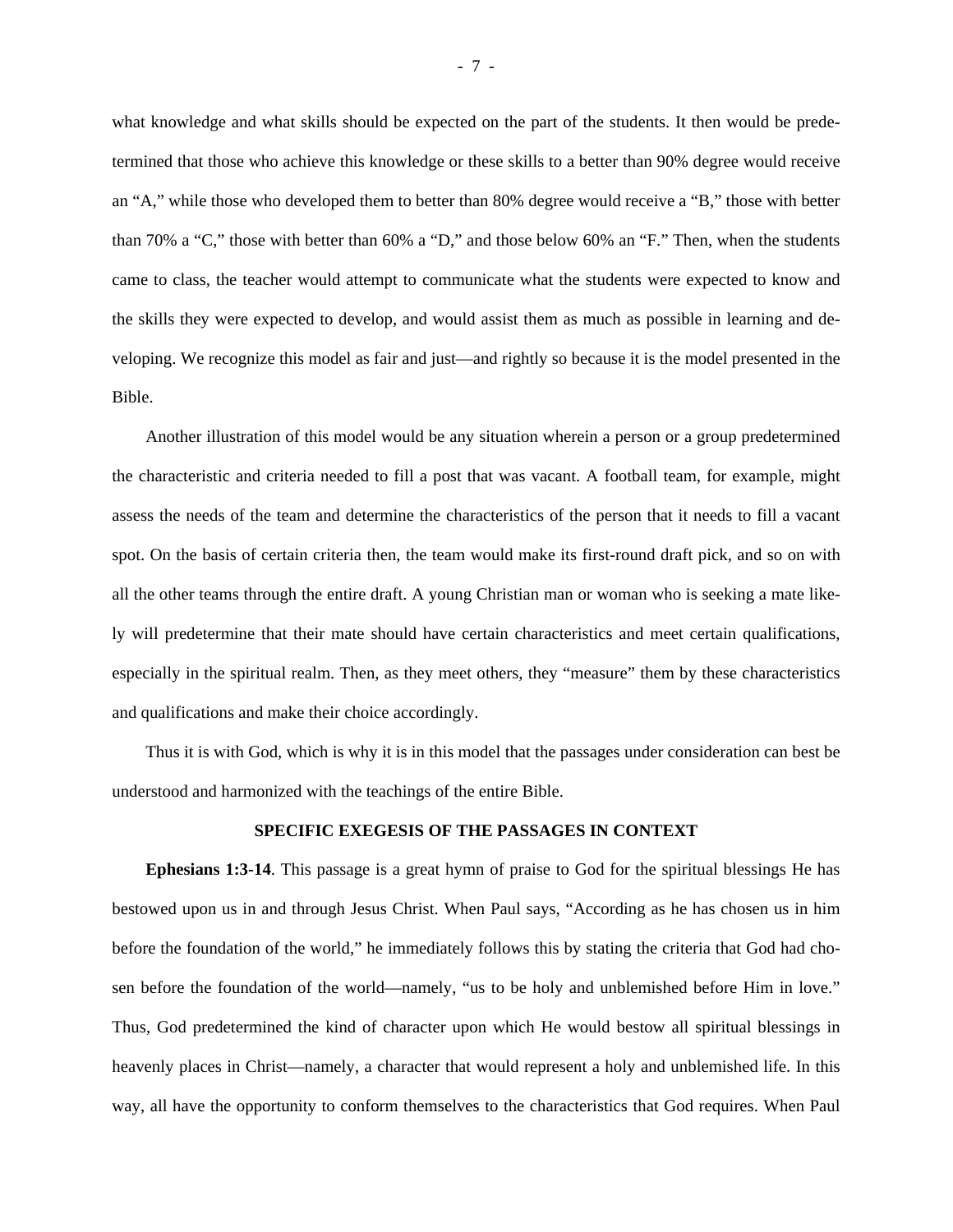says, "having predestined us to the adoption of children by Jesus Christ to himself," he is stressing that God predetermined that those who would be holy and without blemish would be adopted as children. Such is according to the second model mentioned above. Prospective parents who are in negotiations with an agency for adopting a child often predetermine the characteristics that the child should meet. Likewise, the adoption agency predetermines the characteristics that the parents should meet. Prospective parents can discuss these matters with the adoption agency and learn what their criteria are, and can even work to develop their situations so as to meet those criteria. Similarly, especially for older children, since good behavior usually is a desirable characteristic, the adoption agency attempts to teach the children how to behave in a becoming manner. Certainly predestination is better understood, and in harmony with all of God's Word, under this second model, whereas it would not be in harmony with the rest of the Bible under the first model.

In verse 2 Paul says, "Being predestinated according to the purpose of him who works all things after the counsel of his own will." The purpose or plan of God, which has been indicated by the entire thrust of the Bible, is the holiness and righteousness of man, so that man will live according to God's commandments. The "predeterminations" of God, then, are to select those who conform to His holiness and righteousness.

**Romans 8:28-30**. This passage can be viewed from either of the two models mentioned above. If viewed from the first however, it will be in contradiction with the rest of the Bible. Examining this passage from the viewpoint of the second model, Paul's statements become clear. "Whom he foreknew" simply means that God foreknew every individual to whom He gave life. This passage does not speak of the specific time at which God foreknew one, but no being has come into existence whom God did not know beforehand because it was by God's power that the individual came to have life and a soul.

"He also did predestinate to be conformed in the image of his son" simply means that God predetermined, preplanned, and predesired that every human being to whom He gave the right to life should be one who would be like Christ and live a holy and unblemished life.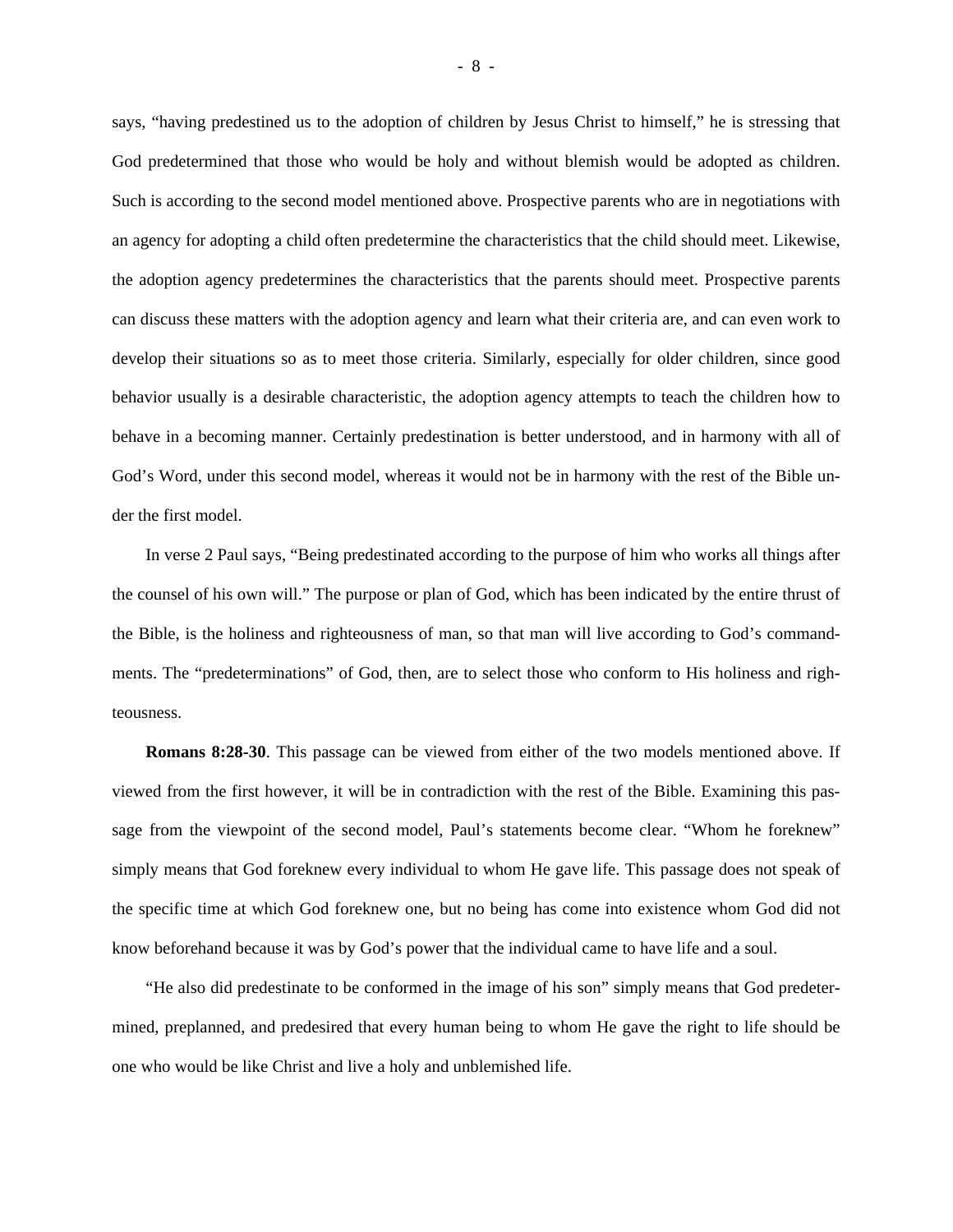"Whom he did predestinate, them he also called." God predetermined what all men should be and He called upon all, through the gospel, to be what He wants them to be.

"And whom he called, them he also justified," refers to those who actually responded to the call and who constitute the group mentioned in verse 28 as "the called." Those who accept the call receive the justification from God and finally, the glorification.

Shank, in *Elect in the Son*, (chapter five, "The Called According to His Purpose"), provided an excellent and thorough exegesis of Romans 8:28-30. First he examined the phrase, "whom he called," and demonstrated extensively how that the call was issued to all, but only those who responded came to be designated as "the called." Shank's conclusion on this is worthy of quotation.

Calvinism's assumption that God has limited the effectiveness of the Gospel call to certain individual men arbitrarily and unconditionally chosen to be the heirs of salvation rests in part on the fact that, in numerous Scripture passages, the words, "called" and "calling" have reference specifically to believers. Such passages, however, simply reflect the fact that those who respond affirmatively to the universal call become in a particular sense "the called." In like manner, those in whom God's universal purpose of election becomes realized are spoken of as "the elect" in contrast with the rest of mankind. Reference to believers as "the called" and "the elect" does not in any way imply the positive, unconditional reprobation of other men. The corporate election of Israel to temporal privilege did not constitute the reprobation of the rest of the world, for the way always was open for all men to become proselytes and to share in the heritage of Israel. Furthermore, Israel was called to be God's channel of blessing for all mankind. In like manner, the corporate election of the Church does not constitute any reprobation of the rest of mankind. To the contrary, the Church is to be the vehicle of grace and salvation for the world. The Israel of God comprehends all men potentially, and the election of grace may be realized in any man. "Look unto me and be ye saved, all the ends of the earth, for I am God, and there is none other" (Isaiah 45:22). The call is to all, and all who respond in faith to God's universal call are "the called according to his purpose" and those whom he justified (Shank, 1970, pp. 197-198).

Next, Shank discussed the phrase, "whom he justified," and demonstrated that God has acted through

Christ to justify all men who will meet the conditions for justification. Shank stressed that the ground of this justification is the grace of God but that full, believing, obedient faith is the condition of the justification. The conclusion of this matter is summarized in Romans 3:26, which states that God acted "that he might be just, and the justifier of him who believes in Jesus." In Romans 8:30, Paul is saying the same thing he said in Romans 3:26. God justifies all who accept His call, believe on His Son, and have sufficient faith to move them to obey the Gospel.

**2 Thessalonians 2:13**. This passage already has been explained above, and the misunderstanding of it turns principally on the textual error in the *Textus Receptus* and later manuscripts that lead to the trans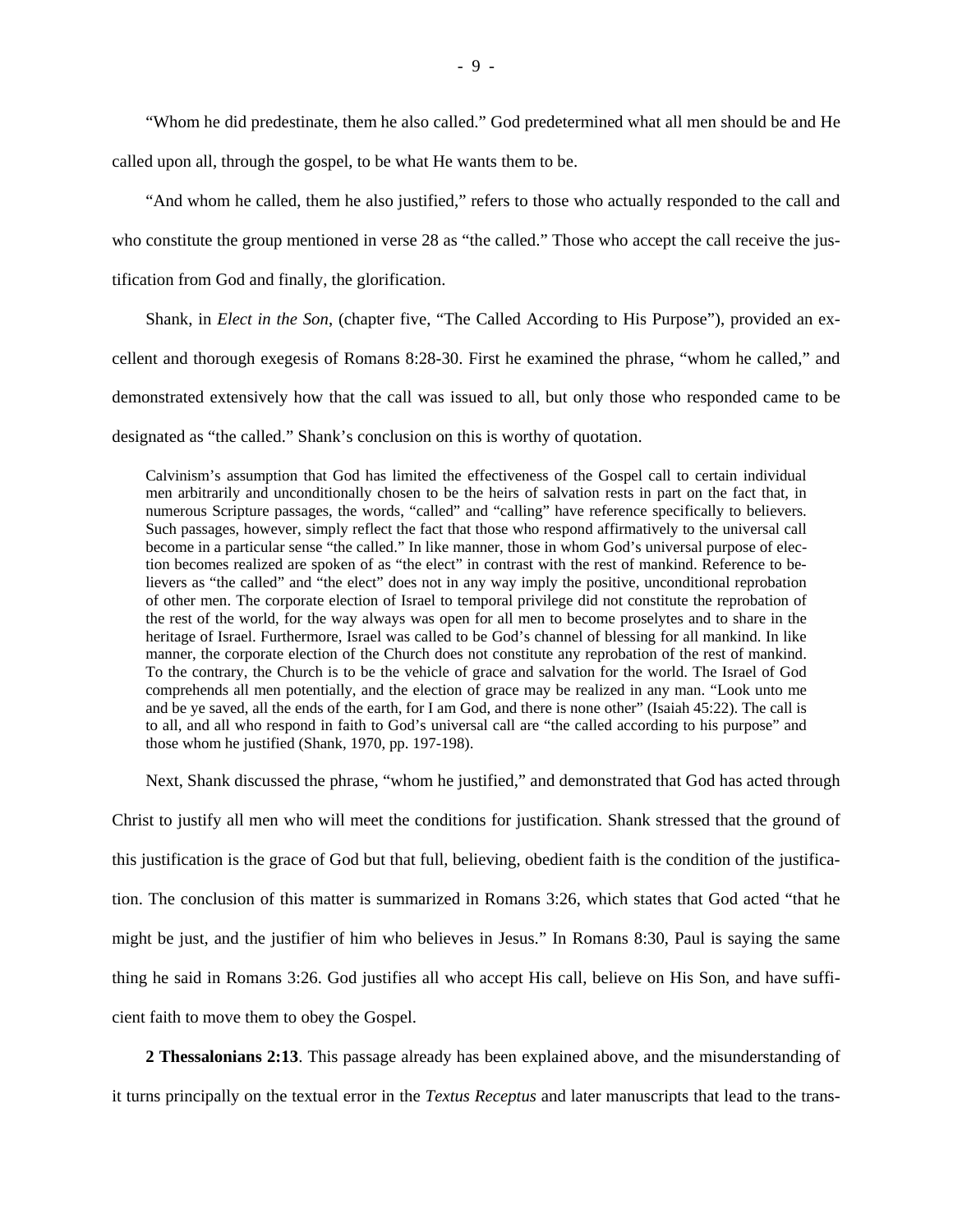lation "from the beginning." The correction of the text in light of the earlier, more accurate texts shows that this should be translated "first fruits." The passage simply means that God chose, in His providence, that the Thessalonians should be the first to have the opportunity to hear the gospel in that area. The passage in no way implies that others were not eligible to hear, believe, and obey the Gospel. In fact, the context of the second Thessalonian letter indicates exactly the opposite. There were still many others there who needed to hear the Gospel, and Paul had confidence that they would respond.

**Acts 2:23**. This passage simply affirms that the crucifixion of Jesus was a part of the foreknowledge and predetermined counsel of God. Certainly many passages teach that God knew, before the foundation of the world, that He would redeem many by Christ (cf. 1 Peter 1:17-20). However, this passage has nothing whatsoever to say about particular predestination and foreordination concerning the salvation of individual human beings. No serious and knowledgeable student of the Bible denies that the Bible teaches foreordaining, predestinating, preplanning, and certain types of election on the part of God. What is denied is that the Bible teaches that God chose who would be saved and who would be lost, without giving any of these an opportunity, through personal freedom, to choose concerning their ultimate fate. The Bible teaches "theocratic election," that is, that God chose the seed of Abraham, the Hebrew nation particularly, for a special mission and purpose, which in the seed of Abraham all families of the Earth might be blessed (Murray, 1975, 2:270-274). The Bible teaches "messianic election," that is, that God preplanned to send the Messiah into the world and to work through Him to accomplish the redemption of man. The Bible teaches "official election," that is, that God chose certain individuals for certain tasks and responsibilities. "Official election" is the closest of these three to "soteric election," but there are clear distinctions. Space here will not allow a thorough consideration of each of these four different kinds of election. This manuscript, however, is concerned primarily with "soteric election." The Bible teaches soteric election—that is, that God chooses who will be saved. But, the Bible also teaches that this choice is made on the basis of how each individual responds to the Gospel. This soteric election is not based on a decision that God made arbitrarily, before the foundation of the world, concerning each individual who would ever live.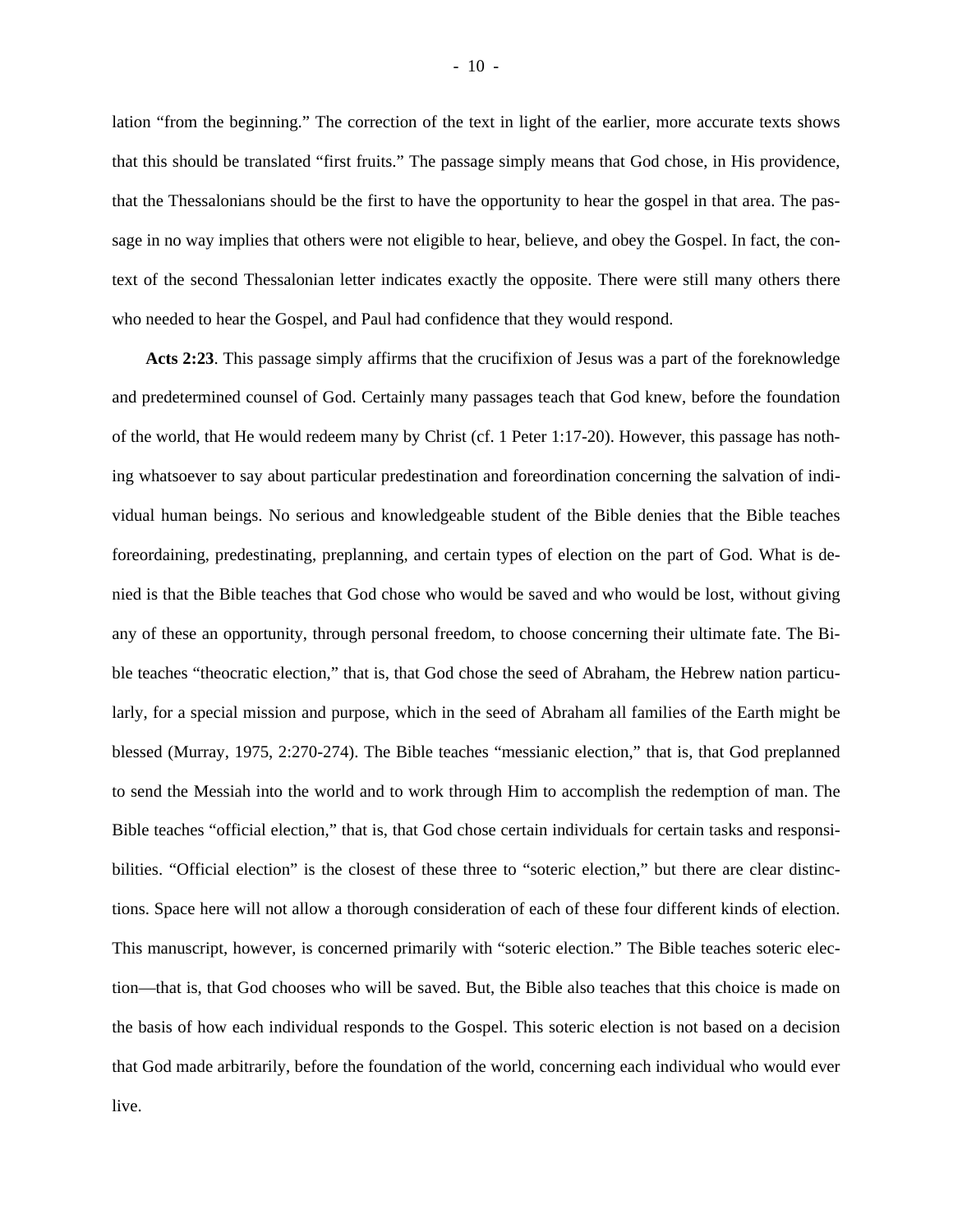**Acts 13:48**. There has been much discussion about the correct translation of this verse. Extensive discussion may be found in J.W. McGarvey's *Commentary on Acts*, in T.W. Brent's *Gospel Plan of Salvation*, and in Shank's *Elect in the Son*. The word translated "ordain" in this passage really means "to set in order" or "to place in a certain order." *Tasso* is used 8 times in the New Testament, and elsewhere is translated with the basic meaning of "to appoint," "to designate a place," "to appoint or designate that something be done," "to appoint a day for something to be done," or "to appoint or set in order the powers that rule the world." In its other contexts, the word does not have any inherent signification of foreordination or predestination. Rather, the word pertains to a decision growing out of the situation under consideration—a decision that brings order out of previous disorder. Understood in this light, the passage means "that as many of the hearers as were set in order by the things they heard concerning eternal life believed." Their faith, then, moved them to obedience.

# **CONCLUSION**

The following conclusions may be scripturally drawn regarding predestination and foreordination:

- 1. The general teaching of God's Word is: that God wants all men to be saved; that Christ died as a ransom for all; that the invitation and call is extended to all; and that whosoever wills may drink of the water of life freely.
- 2. Therefore, the verses under consideration must be understood and interpreted harmoniously with the general teaching of the Bible.
- 3. The proper model for understanding these verses is that God predetermined, preplanned, and foreordained that all individuals who corresponded to certain characteristics of holy and unblemished lives of faith and obedience would be those whom He would elect, justify, and ultimately, glorify.

#### **REFERENCES**

Arndt & Gingrich (1957), *A Greek Lexicon of the New Testament* (Chicago, IL: University of Chicago Press).

Brents, T.W. (1957), *The Gospel Plan of Salvation* (Nashville, TN: Gospel Advocate).

- Bullinger, E.W. (1975), *A Critical Lexicon and Concordance of the English and Greek New Testament* (Grand Rapids, MI: Zondervan).
- Chamberlain, William Douglas (1941), *An Exegetical Grammar of the Greek New Testament* (Grand Rapids, MI: Baker).
- Lindsey, James (1939), "Predestination," *International Standard Bible Encyclopedia*, ed. James Orr (Grand Rapids, MI: Eerdmans).

McGarvey, J.W. (1892), *New Commentary on Acts of Apostles. Part Third* (Cincinnati, OH: Standard).